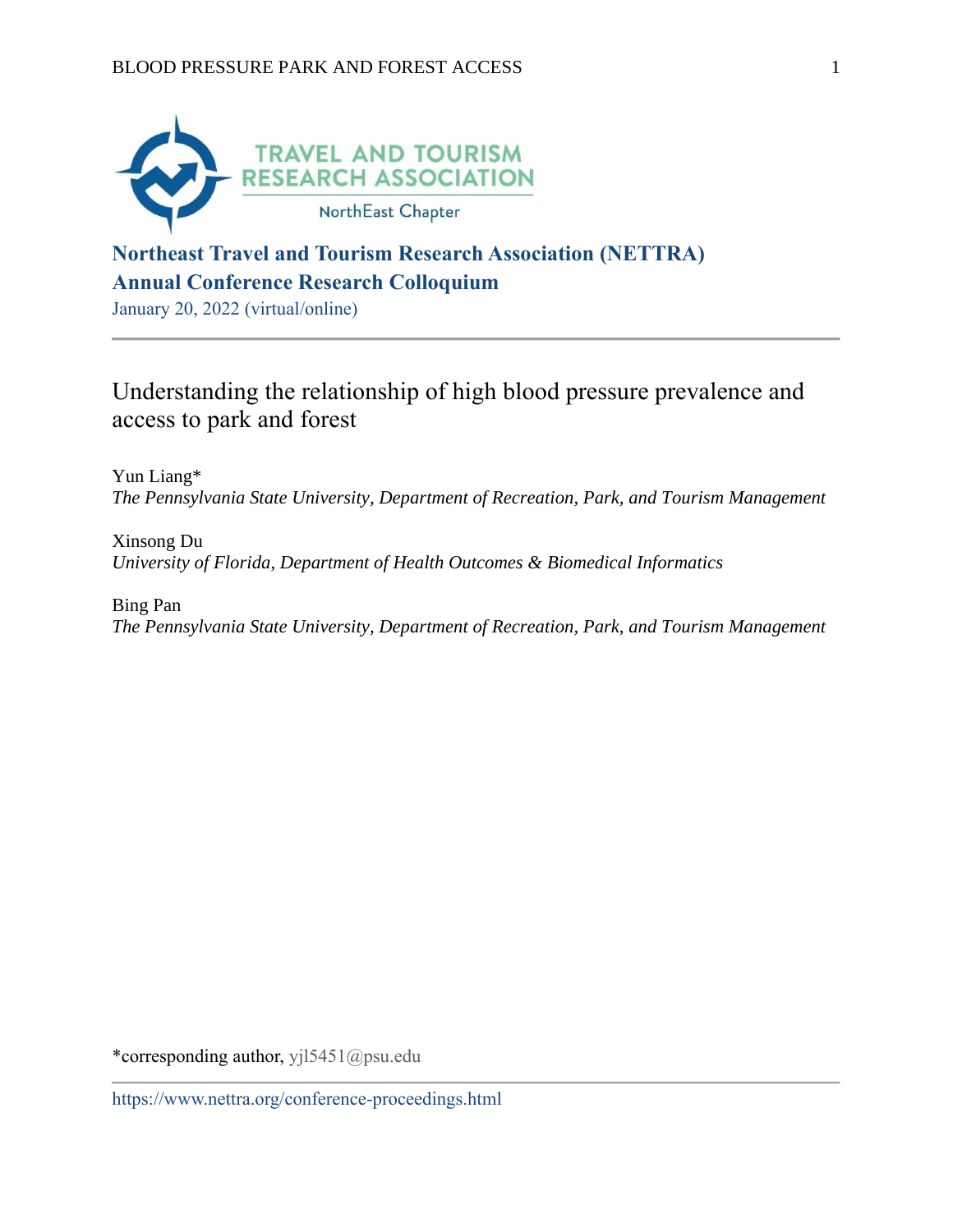## Abstract

### Abstract

High blood pressure is the most common risk factor to lead to cardiovascular disease (CVD), the primary cause of death in the U.S. and the world (Roth et al., 2017). Regular physical activity is one of the important measures that people can prevent and treat high blood pressure (Diaz & Shimbo, 2013; Piercy & Troiano, 2018; Zou et al., 2021). Physical environment, such as parks and forests, is necessary as encouraging people to be more physically active (Chandrabose et al., 2019). This study aims to analyze the relationship between high blood pressure prevalence and access to park and forest.

## **Method**

This study utilizes secondary data and applies aspatial and spatial regression methods to explore the relationships of hypertension and demographic, socioeconomic, and environmental variables. Table 1 shows variables and related data sources. The dependent variable, high blood pressure prevalence, is provided by Behavioral Risk Factor Surveillance System. Demographic and socioeconomic variables of a community are retrieved from American Community Survey (ACS). Environmental variables, including access to park and land covered by forest, are extracted from National Environmental Public Health Tracking Network.

| Variable Name              | Data description                      | Source                                     |
|----------------------------|---------------------------------------|--------------------------------------------|
| <b>High Blood Pressure</b> | County level age-adjusted high blood  | <b>Behavioral Risk Factor Surveillance</b> |
| Prevalence                 | pressure rate                         | System, 2017                               |
|                            | Percent of young adult population     | American Community Survey, 2015-           |
| Age (18 to 34)             | $(age 18-34)$                         | 2019                                       |
|                            | Percent of senior population (age 65) | American Community Survey, 2015-           |
| Age $(65 \text{ or over})$ | or over)                              | 2019                                       |
| <b>Black or African</b>    | Percent of Black or African           | American Community Survey, 2015-           |
| American                   | American                              | 2019                                       |

Table 1 Variables and related data sources (county level)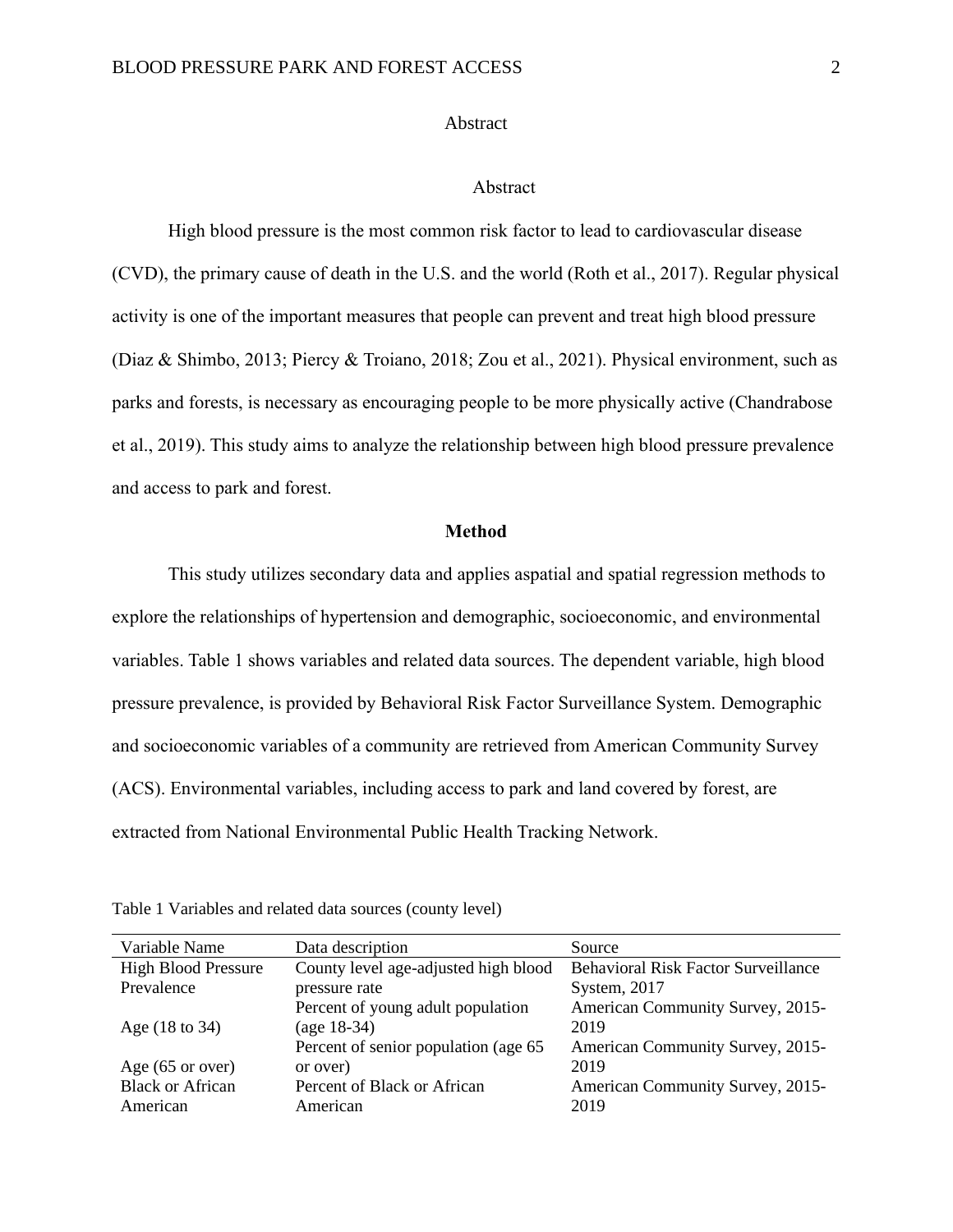#### BLOOD PRESSURE PARK AND FOREST ACCESS 3

| Educational         |                                       |                                      |  |
|---------------------|---------------------------------------|--------------------------------------|--|
| attainment (BA or   | Percent of individual who obtained    | American Community Survey, 2015-     |  |
| higher)             | bachelor's degree or higher           | 2019                                 |  |
|                     |                                       | American Community Survey, 2015-     |  |
| Unemployed rate     | Unemployed rate                       | 2019                                 |  |
| Household income    | Percent of annual household income    | American Community Survey, 2015-     |  |
| (Lower than $25K$ ) | lower than $25K$                      | 2019                                 |  |
|                     | Percent of population living within a | National Environmental Public        |  |
| Access to park      | half mile of a park                   | Health Tracking Network, 2015        |  |
| Land covered by     |                                       | <b>National Environmental Public</b> |  |
| forest              | Percent of land covered by forest     | Health Tracking Network, 2016        |  |

This study has three stages of analysis. First, spatial cluster analysis was employed to detect the spatial prevalence of adults with high blood pressure across the U.S. Next, Ordinary least squares (OLS) regression was utilized to explore the global relationships between the selected variables. Finally, geographically weighted regression (GWR) will be conducted for examining local relationships between the variables.

The datasets were merged with the U.S. County shapefile in ArcMAP 10.7.1. The resulting shapefile was then exported and analyzed (including global can local Moran's I statistics) in GeoDa (Anselin, Syabri & Youngihn Kho, 2006). Visualizations were generated in ArcMAP 10.7.1. GWR will be processed in MGWR 2.2 (Oshan et al., 2019).

### **Results**

# **Spatial cluster patterns of adult high blood pressure prevalence**

The global Moran's I value for adult high blood pressure was 0.652, confirming that adults with high blood pressure was spatial clustered (Figure 1). Furthermore, local spatial cluster analysis detected that the south-east states and counties (Arkansas, Mississippi, Alabama, Tennessee, West Virginia, and South Carolina) had higher high blood pressure rates, while the western states (California, Washington, Utah, and Colorado), Great Lakes region, and northeastern areas (Pennsylvania and New York) showed lower high blood pressure rates (Figure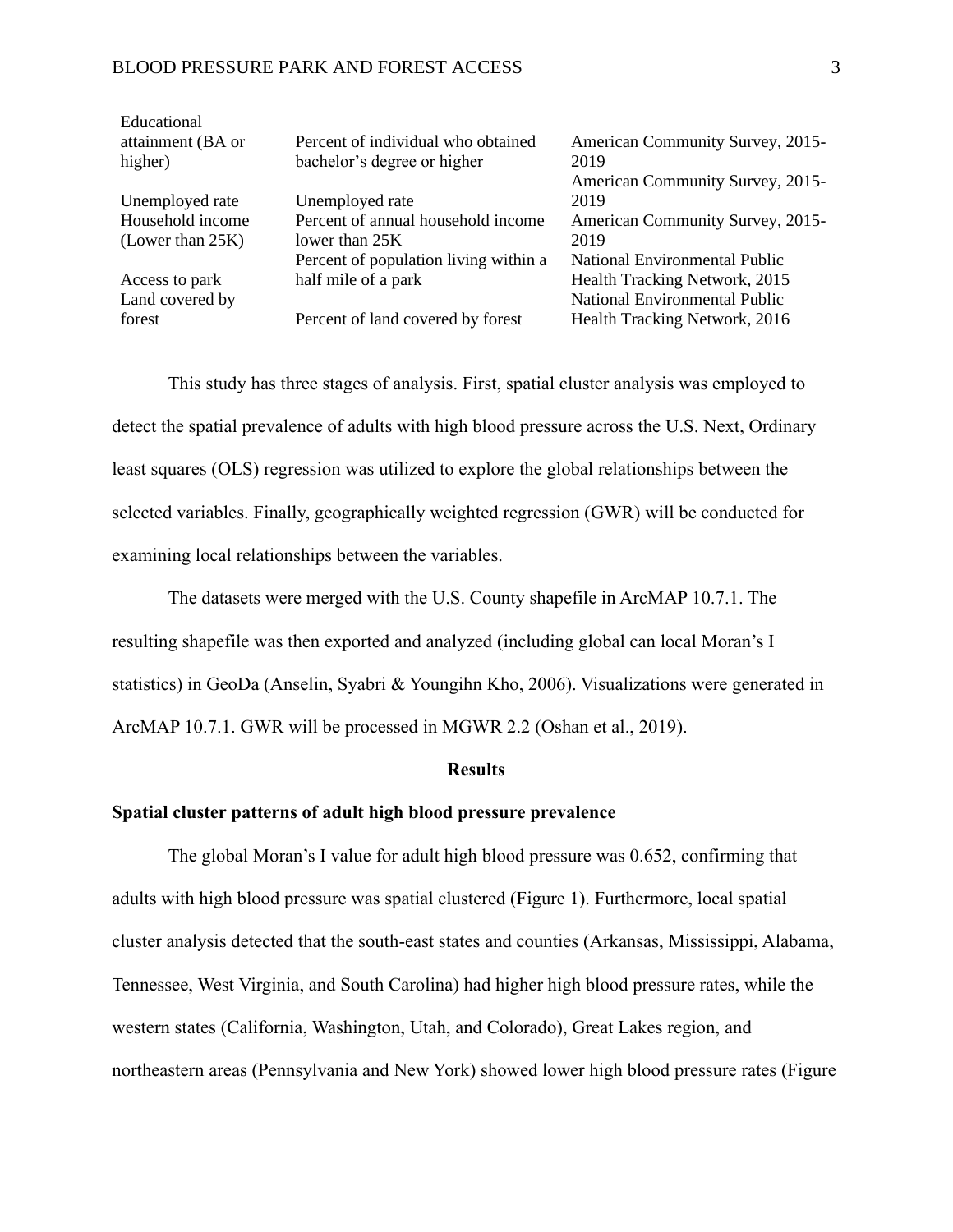2). Specifically, our results implied that high blood prevalence could have spatial disparities in health issues.



Figure 1 Moral's I Index



Figure 2 Spatial Cluster Patterns of Adult High Blood Pressure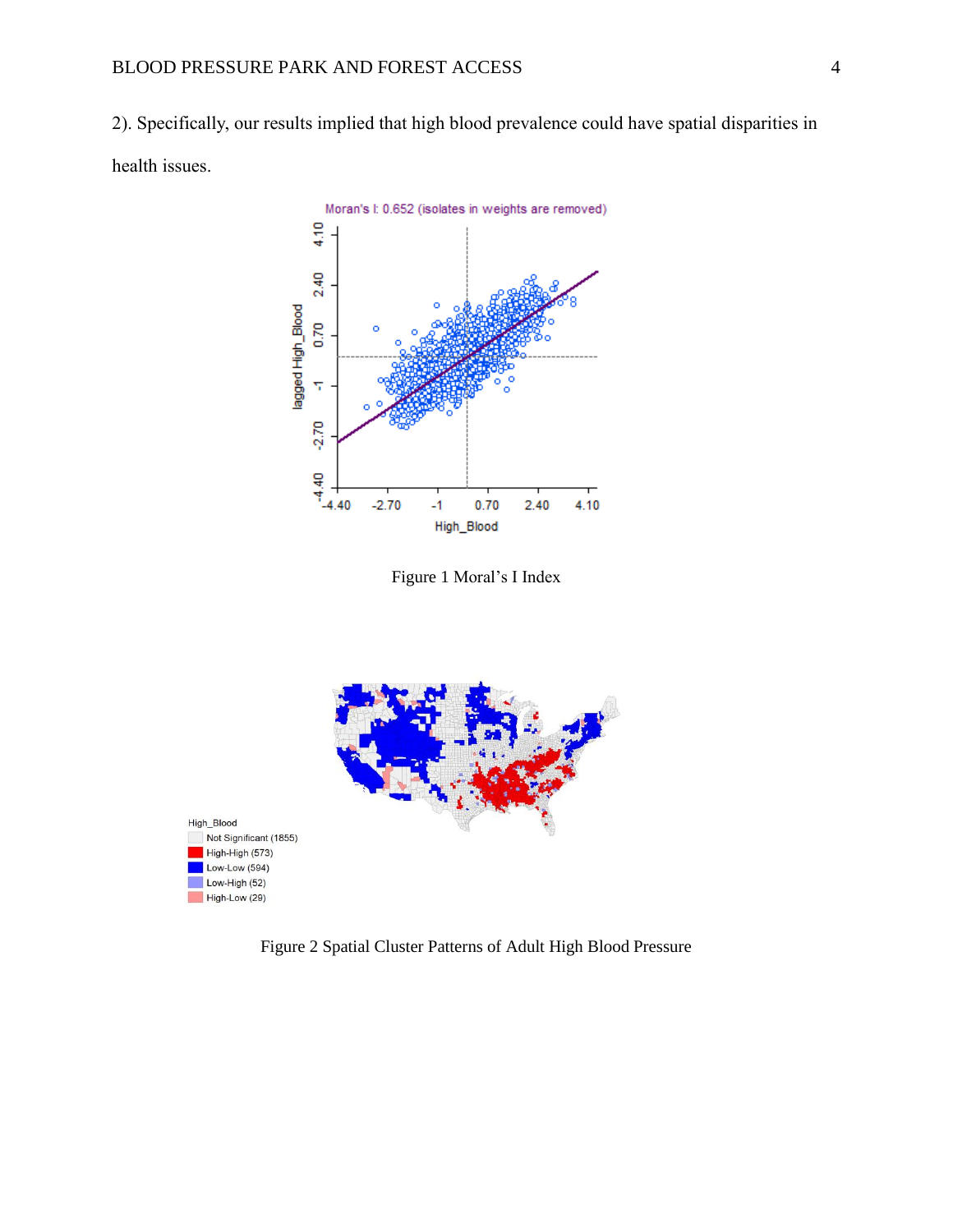## **Results of the OLS analysis**

In response to identify the factors that contribute to high blood pressure prevalence, we examined and selected the following independent variables: 1) percent of senior population; 2) percent of Black or African American; 3) education attainment; 4) unemployed rate; 5) access to park; and 6) percent of land covered by forest for the final OLS model. The baseline OLS model is presented in Table 2. The results from a Breusch-Pagan test  $(172.484, p < 0.0001)$  indicated that the model had statistically significant non-stationary suggesting that spatial regression should be employed to reflect more accurate relationship (Fotherinham et al., 2002).

| Variables                             | Coefficient  | <b>SE</b> | t-value   | <b>VIF</b> |
|---------------------------------------|--------------|-----------|-----------|------------|
| Intercept                             | $0.301***$   | 0.003     | 95.340    |            |
| Age (65 years or over)                | $0.492***$   | 0.011     | 43.732    | 1.139      |
| <b>Black or African American</b>      | $0.145***$   | 0.004     | 38.657    | 1.265      |
| Educational attainment (BA or higher) | $-0.222***$  | 0.006     | $-36.555$ | 1.437      |
| Unemployed rate                       | $0.296***$   | 0.023     | 13.097    | 1.432      |
| Access to park                        | $-0.044***$  | 0.002     | $-18.848$ | 1.268      |
| Land covered by forest                | $0.031***$   | 0.002     | 15.426    | 1.089      |
| $R^2$                                 | 0.756        |           |           |            |
| Adjusted $\mathbb{R}^2$               | 0.756        |           |           |            |
| <b>AIC</b>                            | $-13601.300$ |           |           |            |

Table 2 Summary of OLS results

#### **Conclusion**

This study examines the relationship between high blood pressure prevalence and access to park and forest and demographic variables. The OLS results reveals that there is a statistically significant negative relationship between access to park, indicating that access to park is helpful to prevent high blood pressure prevalence. In addition, according to the Moral's I and Breusch-Pagan test's results, the OLS model results in biased statistical extrapolation due to nonstationary relationships and a level of spatial autocorrelation of residuals. Therefore, spatial regression model is necessary for a continuous study.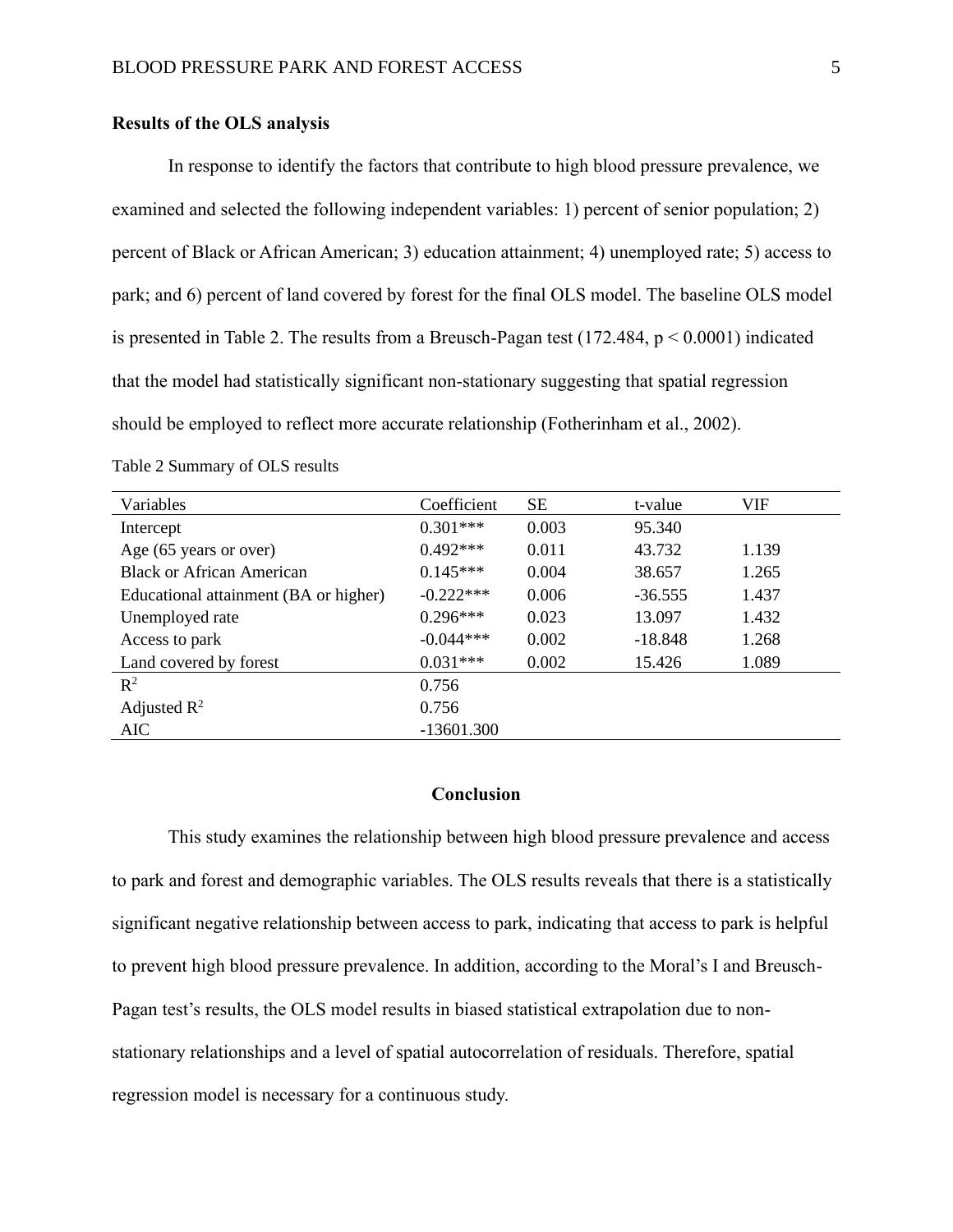#### References

- Diaz, K. M., & Shimbo, D. (2013). Physical activity and the prevention of hypertension. *Current Hypertension Reports*, *15*(6), 659–668.<https://doi.org/10.1007/s11906-013-0386-8>
- Chandrabose, M., Rachele, J. N., Gunn, L., Kavanagh, A., Owen, N., Turrell, G., Giles-Corti, B., & Sugiyama, T. (2019). Built environment and cardio-metabolic health: Systematic review and meta-analysis of longitudinal studies. *Obesity Reviews*, *20*(1), 41–54. <https://doi.org/10.1111/obr.12759>
- Roth, G. A., Johnson, C., Abajobir, A., Abd-Allah, F., Abera, S. F., Abyu, G., Ahmed, M., Aksut, B., Alam, T., Alam, K., Alla, F., Alvis-Guzman, N., Amrock, S., Ansari, H., Ärnlöv, J., Asayesh, H., Atey, T. M., Avila-Burgos, L., Awasthi, A., … Murray, C. (2017). Global, regional, and national burden of cardiovascular diseases for 10 Causes, 1990 to 2015. *Journal of the American College of Cardiology*, *70*(1), 1–25. <https://doi.org/10.1016/j.jacc.2017.04.052>
- Piercy, K. L., & Troiano, R. P. (2018). Physical activity guidelines for Americans from the US Department of Health and Human Services. *Circulation: Cardiovascular Quality and Outcomes*, *11*(11), e005263.<https://doi.org/10.1161/CIRCOUTCOMES.118.005263>
- Oshan, T. M., Li, Z., Kang, W., Wolf, L. J., & Fotheringham, A. S. (2019). mgwr: A Python Implementation of Multiscale Geographically Weighted Regression for Investigating Process Spatial Heterogeneity and Scale. *ISPRS International Journal of Geo-Information, 8*(6), 269. https://doi.org/10.3390/ijgi8060269
- Anselin, L., Syabri, I., & Kho, Y. (2006). GeoDa: An introduction to spatial data analysis. *Geographical Analysis*, 38 (1), 5-22.